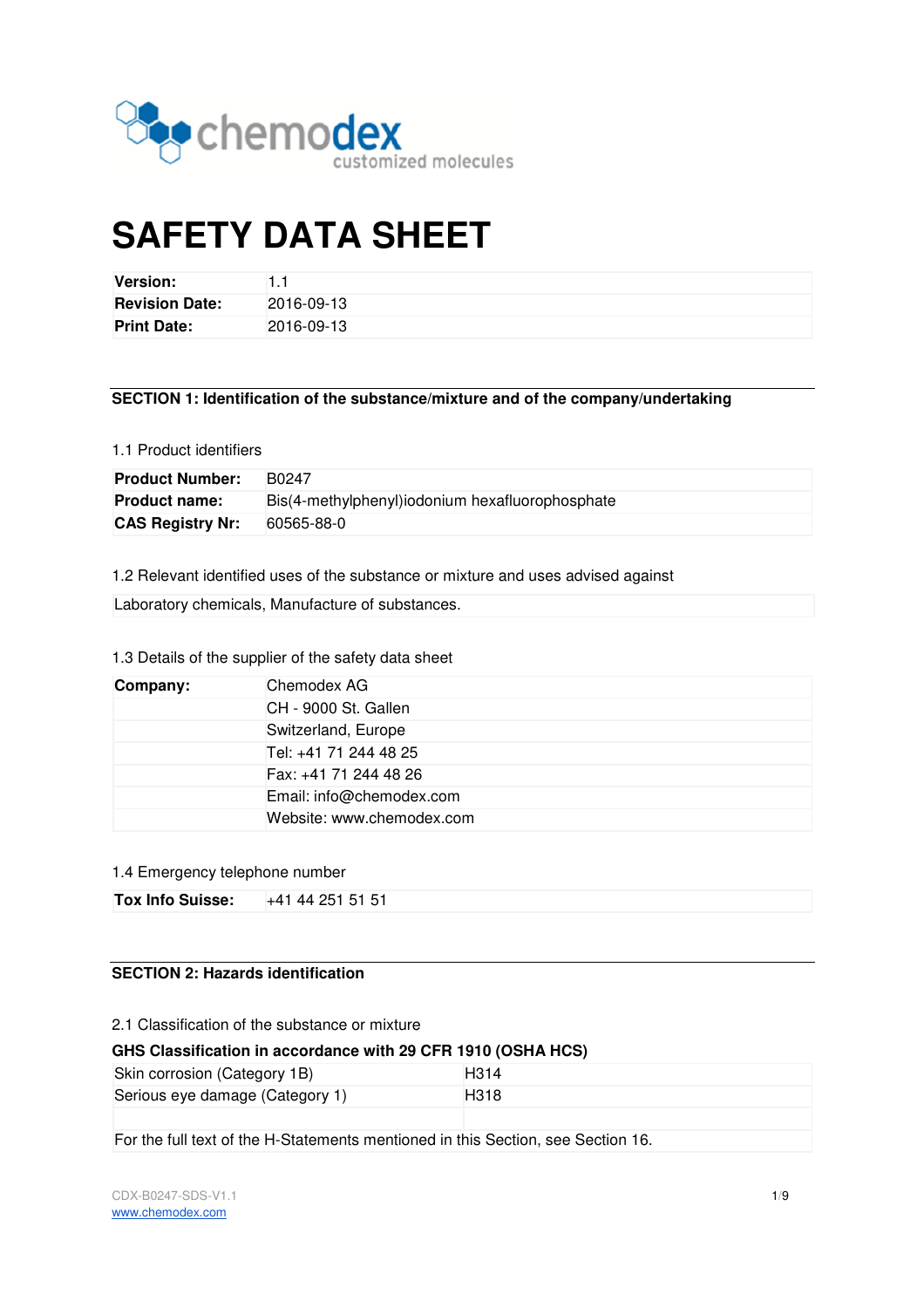**2.2** GHS Label elements, including precautionary statements

| Pictogram   | $\overline{\phantom{a}}$ |
|-------------|--------------------------|
| Signal word | Danger                   |

# **Hazard statement(s)**

H314 Causes severe skin burns and eye damage.

# **Precautionary statement(s)**

| P260             | Do not breathe dust or mist.                                                                                                                           |
|------------------|--------------------------------------------------------------------------------------------------------------------------------------------------------|
| P <sub>264</sub> | Wash skin thoroughly after handling.                                                                                                                   |
| P280             | Wear protective gloves/ protective clothing/ eye protection/ face protection.                                                                          |
|                  | P301 + P330 + P331 IF SWALLOWED: Rinse mouth. Do NOT induce vomiting.                                                                                  |
|                  | P303 + P361 + P353 IF ON SKIN (or hair): Remove/ Take off immediately all contaminated clothing.<br>Rinse skin with water/ shower.                     |
| $P304 + P340$    | IF INHALED: Remove victim to fresh air and keep at rest in a position<br>comfortable for breathing.                                                    |
|                  | P305 + P351 + P338 IF IN EYES: Rinse cautiously with water for several minutes. Remove contact<br>lenses, if present and easy to do. Continue rinsing. |
| P310             | Immediately call a POISON CENTER/doctor.                                                                                                               |
| P321             | Specific treatment (see supplemental first aid instructions on this label).                                                                            |
| P363             | Wash contaminated clothing before reuse.                                                                                                               |
| P405             | Store locked up.                                                                                                                                       |
| P <sub>501</sub> | Dispose of contents/container to an approved waste disposal plant.                                                                                     |

2.3 Hazards not otherwise classified (HNOC) or not covered by GHS - none

# **SECTION 3: Composition/information on ingredients**

## 3.1 Substances

| Formula:          | C14H14F6IP   |
|-------------------|--------------|
| Molecular weight: | 454.13 g/mol |
| <b>CAS-No.:</b>   | 60565-88-0   |
| EC-No.:           | 262-301-5    |

| <b>Component</b>                            | <b>Classification</b>                           | l Concentration |
|---------------------------------------------|-------------------------------------------------|-----------------|
| bis(p-tolyl)iodonium<br>hexafluorophosphate | Skin Corr. 1B; Eye Dam. 1;<br>H <sub>3</sub> 14 | $\leq$ 100%     |

For the full text of the H-Statements mentioned in this Section, see Section 16.

# **SECTION 4: First aid measures**

# 4.1 Description of first aid measures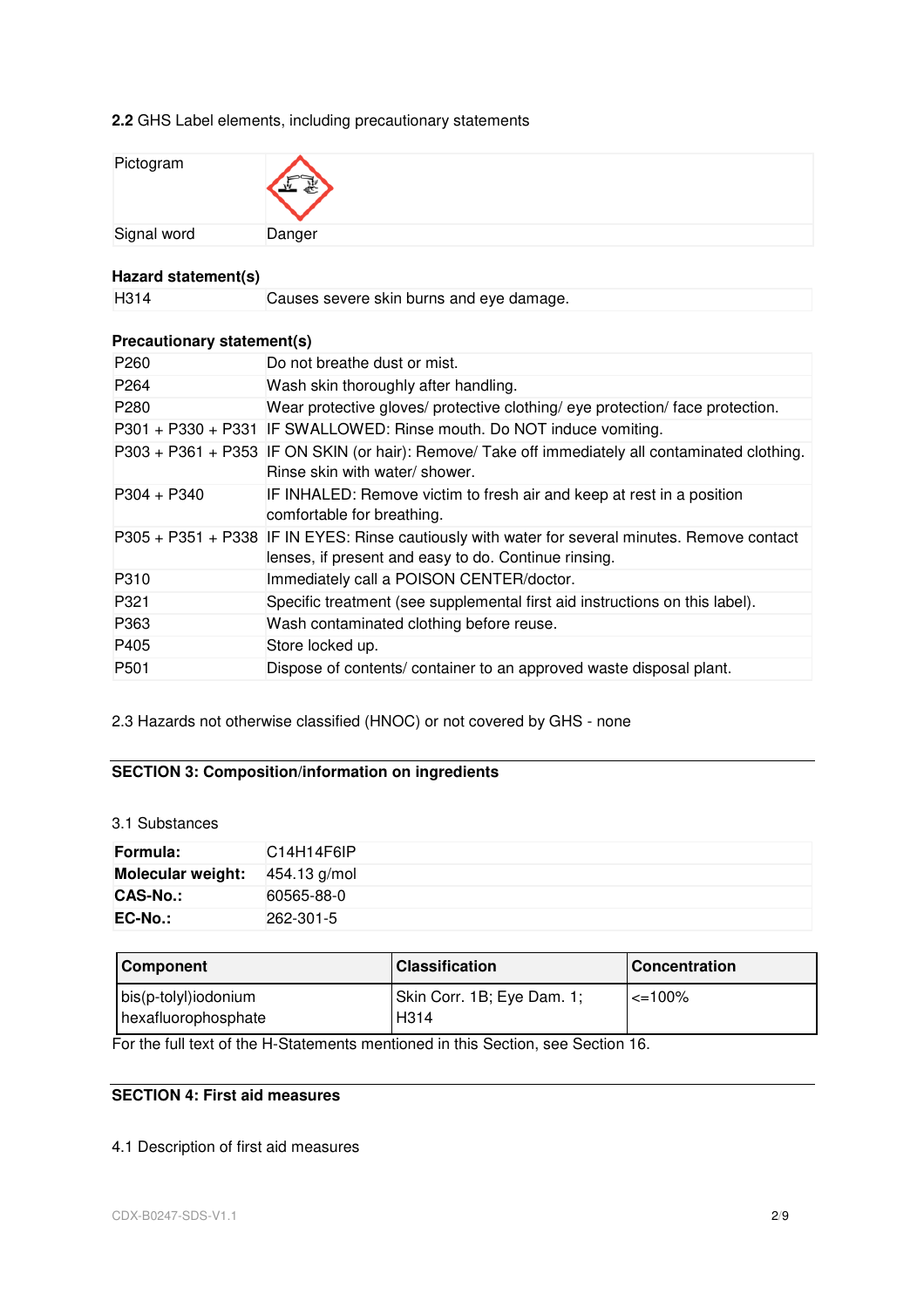#### **General advice**

Consult a physician. Show this safety data sheet to the doctor in attendance. Move out of dangerous area. Hydrofluoric (HF) acid burns require immediate and specialized first aid and medical treatment. Symptoms may be delayed up to 24 hours depending on the concentration of HF. After decontamination with water, further damage can occur due to penetration/absorption of the fluoride ion. Treatment should be directed toward binding the fluoride ion as well as the effects of exposure. Skin exposures can be treated with a 2.5% calcium gluconate gel repeated until burning ceases. More serious skin exposures may require subcutaneous calcium gluconate except for digital areas unless the physician is experienced in this technique, due to the potential for tissue injury from increased pressure. Absorption can readily occur through the subungual areas and should be considered when undergoing decontamination. Prevention of absorption of the fluoride ion in cases of ingestion can be obtained by giving milk, chewable calcium carbonate tablets or Milk of Magnesia to conscious victims. Conditions such as hypocalcemia, hypomagnesemia and cardiac arrhythmias should be monitored for, since they can occur after exposure.

#### **If inhaled**

If breathed in, move person into fresh air. If not breathing, give artificial respiration. Consult a physician.

#### **In case of skin contact**

Take off contaminated clothing and shoes immediately. Wash off with soap and plenty of water. Consult a physician.First treatment with calcium gluconate paste.

#### **In case of eye contact**

Rinse thoroughly with plenty of water for at least 15 minutes and consult a physician.Continue rinsing eyes during transport to hospital.

# **If swallowed**

Do NOT induce vomiting. Never give anything by mouth to an unconscious person. Rinse mouth with water. Consult a physician.

# 4.2 Most important symptoms and effects, both acute and delayed

The most important known symptoms and effects are described in the labelling (see section 2.2) and/or in section 11

#### 4.3 Indication of any immediate medical attention and special treatment needed

No data available

#### **SECTION 5: Firefighting measures**

#### 5.1 Extinguishing media

Suitable extinguishing media Use water spray, alcohol-resistant foam, dry chemical or carbon dioxide.

# 5.2 Special hazards arising from the substance or mixture

# No data available

# 5.3 Advice for firefighters

Wear self contained breathing apparatus for fire fighting if necessary.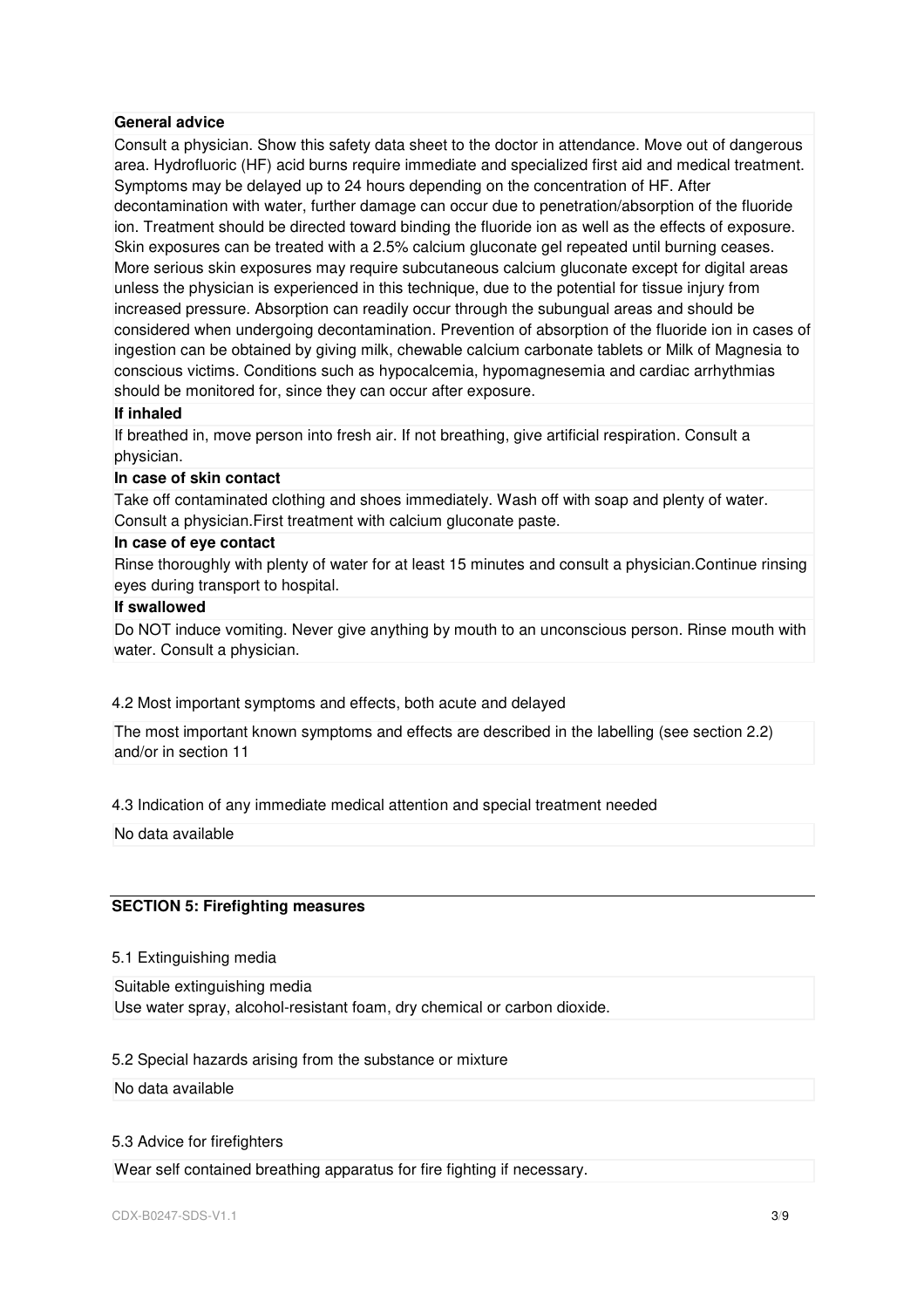5.4 Further information

No data available

# **SECTION 6: Accidental release measures**

6.1 Personal precautions, protective equipment and emergency procedures

Use personal protective equipment. Avoid dust formation. Avoid breathing vapours, mist or gas. Ensure adequate ventilation. Evacuate personnel to safe areas. Avoid breathing dust. For personal protection see section 8.

6.2 Environmental precautions

Do not let product enter drains.

# 6.3 Methods and material for containment and cleaning up

Pick up and arrange disposal without creating dust. Sweep up and shovel. Keep in suitable, closed containers for disposal.

## 6.4 Reference to other sections

For disposal see section 13.

# **SECTION 7: Handling and storage**

7.1 Precautions for safe handling

Avoid formation of dust and aerosols. Provide appropriate exhaust ventilation at places where dust is formed.

For precautions see section 2.2.

7.2 Conditions for safe storage, including any incompatibilities

Keep container tightly closed in a dry and well-ventilated place. Light sensitive. Store under inert gas. Moisture sensitive. Hygroscopic.

7.3 Specific end use(s)

Apart from the uses mentioned in section 1.2 no other specific uses are stipulated

# **SECTION 8: Exposure controls/personal protection**

# 8.1 Control parameters

**Components with workplace control parameters**  Contains no substances with occupational exposure limit values.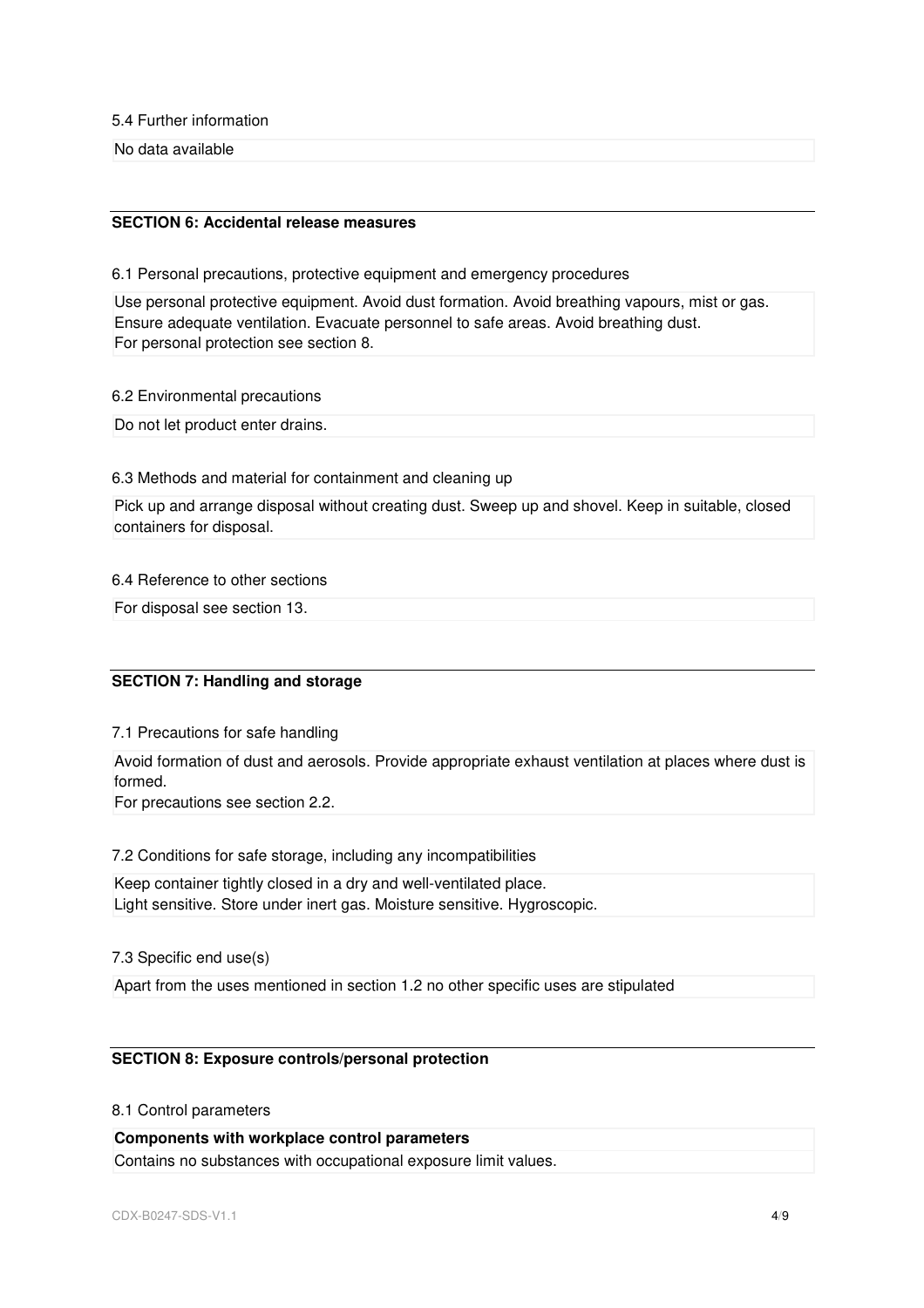#### 8.2 Exposure controls

# **Appropriate engineering controls**

Handle in accordance with good industrial hygiene and safety practice. Wash hands before breaks and at the end of workday.

## **Personal protective equipment**

#### **Eye/face protection**

Face shield and safety glasses Use equipment for eye protection tested and approved under appropriate government standards such as NIOSH (US) or EN 166(EU).

#### **Skin protection**

Handle with gloves. Gloves must be inspected prior to use. Use proper glove removal technique (without touching glove's outer surface) to avoid skin contact with this product. Dispose of contaminated gloves after use in accordance with applicable laws and good laboratory practices. Wash and dry hands.

## **Body Protection**

Complete suit protecting against chemicals, The type of protective equipment must be selected according to the concentration and amount of the dangerous substance at the specific workplace.

## **Respiratory protection**

Where risk assessment shows air-purifying respirators are appropriate use a full-face particle respirator type N100 (US) or type P3 (EN 143) respirator cartridges as a backup to engineering controls. If the respirator is the sole means of protection, use a full-face supplied air respirator. Use respirators and components tested and approved under appropriate government standards such as NIOSH (US) or CEN (EU).

# **Control of environmental exposure**

Do not let product enter drains.

# **SECTION 9: Physical and chemical properties**

9.1 Information on basic physical and chemical properties

| a)      | Appearance:                                  | Form: solid                     |
|---------|----------------------------------------------|---------------------------------|
| b)      | Odour:                                       | No data available               |
| C)      | <b>Odour Threshold:</b>                      | No data available               |
| d)      | pH:                                          | No data available               |
| e)      | <b>Melting point/freezing point:</b>         | No data available               |
| f)      | Initial boiling point and boiling<br>range : | No data available               |
| g)      | <b>Flash point:</b>                          | No data available               |
| h)      | <b>Evaporation rate:</b>                     | No data available               |
| i)      | Flammability (solid, gas):                   | No data available               |
| j)      | Upper/lower flammability or                  |                                 |
|         | explosive limits:                            | No data available               |
| k)      | Vapour pressure:                             | No data available               |
| $\vert$ | Vapour density:                              | No data available               |
| m)      | <b>Relative density:</b>                     | No data available               |
| n)      | <b>Water solubility:</b>                     | Soluble in acetone or methanol. |
| O)      | Partition coefficient (n-                    |                                 |
|         | octanol/water):                              | No data available               |
| p)      | Auto-ignition temperature:                   | No data available               |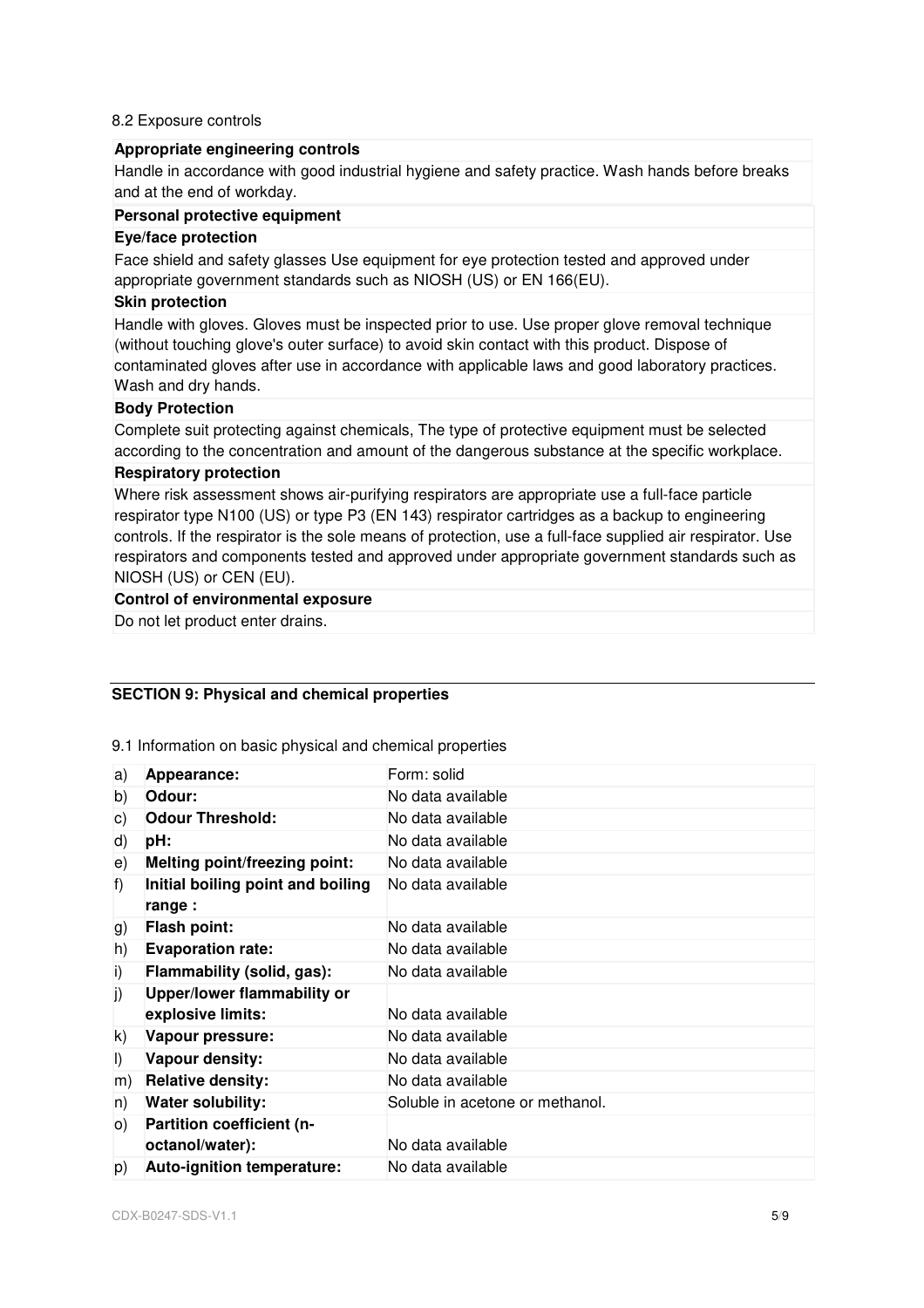| g) | Decomposition temperature:   | No data available |
|----|------------------------------|-------------------|
|    | Viscosity:                   | No data available |
|    | s) Explosive properties:     | No data available |
|    | <b>Oxidizing properties:</b> | No data available |

#### **9.2 Other safety information**

No data available

# **SECTION 10: Stability and reactivity**

10.1 Reactivity

No data available

10.2 Chemical stability

Stable under recommended storage conditions.

# 10.3 Possibility of hazardous reactions

No data available

# 10.4 Conditions to avoid

No data available

## 10.5 Incompatible materials

Strong oxidizing agents

#### 10.6 Hazardous decomposition products

Hazardous decomposition products formed under fire conditions. - Carbon oxides, Oxides of phosphorus, Hydrogen fluoride, Hydrogen iodide Other decomposition products - No data available In the event of fire: see section 5

# **SECTION 11: Toxicological information**

#### 11.1 Information on toxicological effects

| <b>Acute toxicity</b>                    |  |
|------------------------------------------|--|
| No data available                        |  |
| Inhalation: No data available            |  |
| Dermal: No data available                |  |
| Skin corrosion/irritation                |  |
| No data available                        |  |
| Serious eye damage/eye irritation        |  |
| No data available                        |  |
| <b>Respiratory or skin sensitisation</b> |  |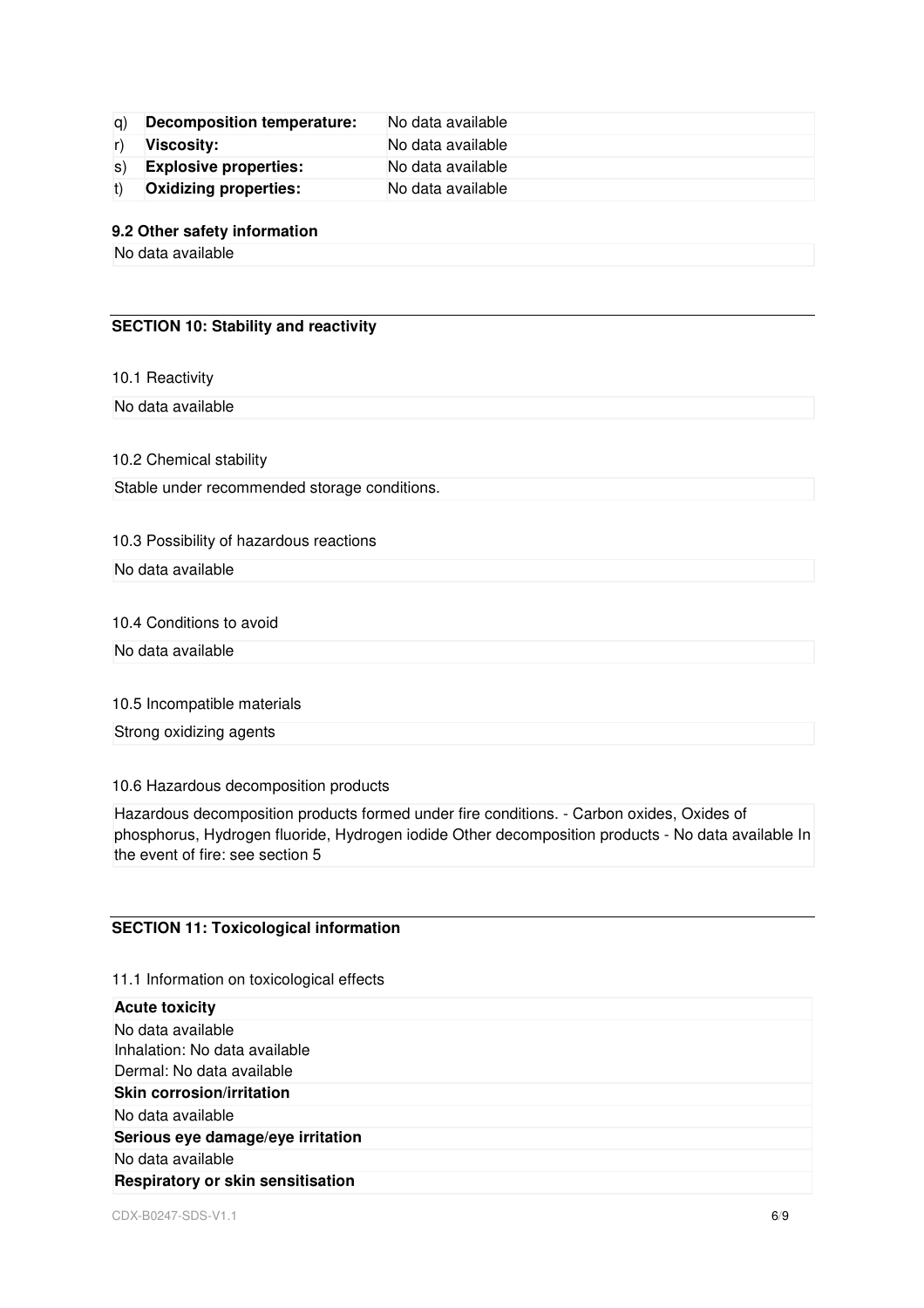No data available

**Germ cell mutagenicity** 

No data available

**Carcinogenicity** 

| IARC:<br>No component of this product present at levels greater than or equal to 0.1% is identified<br>as probable, possible or confirmed human carcinogen by IARC.                                                             |
|---------------------------------------------------------------------------------------------------------------------------------------------------------------------------------------------------------------------------------|
|                                                                                                                                                                                                                                 |
| No component of this product present at levels greater than or equal to 0.1% is identified<br>ACGIH:<br>as a carcinogen or potential carcinogen by ACGIH.                                                                       |
| No component of this product present at levels greater than or equal to 0.1% is identified<br>NTP:<br>as a known or anticipated carcinogen by NTP.                                                                              |
| No component of this product present at levels greater than or equal to 0.1% is identified<br>OSHA:<br>as a carcinogen or potential carcinogen by OSHA.                                                                         |
| <b>Reproductive toxicity</b>                                                                                                                                                                                                    |
| No data available                                                                                                                                                                                                               |
| Specific target organ toxicity - single exposure                                                                                                                                                                                |
| No data available                                                                                                                                                                                                               |
| Specific target organ toxicity - repeated exposure                                                                                                                                                                              |
| No data available                                                                                                                                                                                                               |
| <b>Aspiration hazard</b>                                                                                                                                                                                                        |
| No data available                                                                                                                                                                                                               |
| <b>Additional Information</b>                                                                                                                                                                                                   |
| <b>RTECS: Not available</b><br>To the best of our knowledge, the chemical, physical, and toxicological properties have not been<br>thoroughly investigated. Fluoride ion can reduce serum calcium levels possibly causing fatal |

hypocalcemia. To the best of our knowledge, the chemical, physical, and toxicological properties have not been thoroughly investigated.

# **SECTION 12: Ecological information**

| 12.1 Toxicity                      |  |
|------------------------------------|--|
| No data available                  |  |
|                                    |  |
| 12.2 Persistence and degradability |  |
| No data available                  |  |
|                                    |  |
| 12.3 Bioaccumulative potential     |  |
| No data available                  |  |
|                                    |  |
| 12.4 Mobility in soil              |  |
| No data available                  |  |

12.5 Results of PBT and vPvB assessment

PBT/vPvB assessment not available as chemical safety assessment not required/not conducted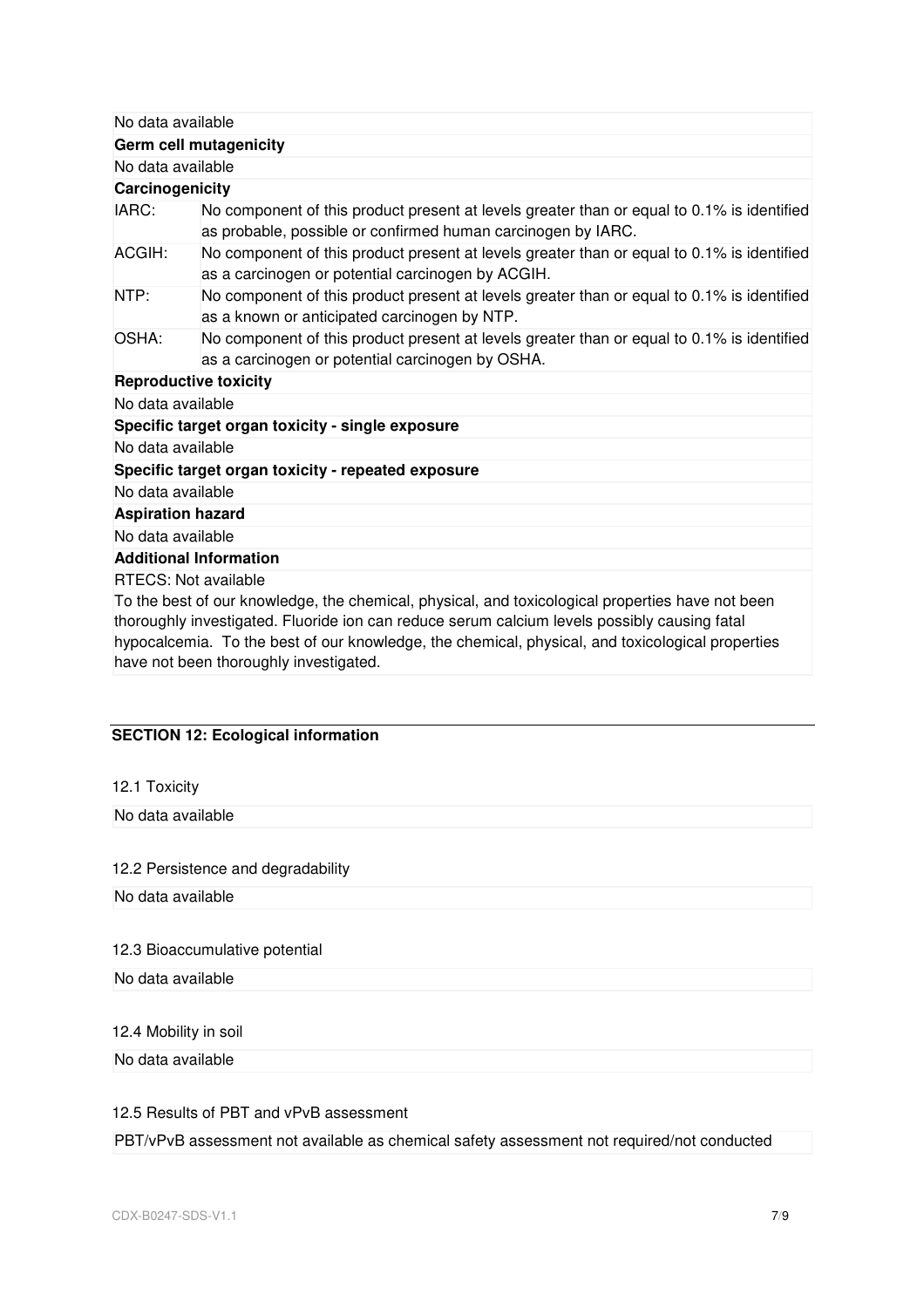12.6 Other adverse effects

No data available

# **SECTION 13: Disposal considerations**

#### 13.1 Waste treatment methods

## **Product**

Offer surplus and non-recyclable solutions to a licensed disposal company. Contact a licensed professional waste disposal service to dispose of this material. Dissolve or mix the material with a combustible solvent and burn in a chemical incinerator equipped with an afterburner and scrubber.

#### **Contaminated packaging**

Dispose of as unused product.

#### **SECTION 14: Transport information**

#### **DOT (US)**

| UN number: 1759           |  | Class: 8                                                               |  | Packing group: II |
|---------------------------|--|------------------------------------------------------------------------|--|-------------------|
| Proper shipping name:     |  | Corrosive solids, n.o.s. (bis(p-tolyl)iodonium<br>hexafluorophosphate) |  |                   |
| Poison Inhalation Hazard: |  | No                                                                     |  |                   |

#### **IMDG**

| UN number: 1759       | Class: 8 |                                                                       | Packing group: II<br>EMS-No: F-A. S-B |  |
|-----------------------|----------|-----------------------------------------------------------------------|---------------------------------------|--|
| Proper shipping name: |          | CORROSIVE SOLID, N.O.S. (bis(p-tolyl)iodonium<br>hexafluorophosphate) |                                       |  |

## **IATA**

| UN number: 1759       | Class: 8 | Packing group: II                                                     |  |  |
|-----------------------|----------|-----------------------------------------------------------------------|--|--|
| Proper shipping name: |          | Corrosive solid, n.o.s. (bis(p-tolyl)iodonium<br>hexafluorophosphate) |  |  |

#### **SECTION 15: Regulatory information**

# **SARA 302 Components**

No chemicals in this material are subject to the reporting requirements of SARA Title III, Section 302.

#### **SARA 313 Components**

This material does not contain any chemical components with known CAS numbers that exceed the threshold (De Minimis) reporting levels established by SARA Title III, Section 313.

# **SARA 311/312 Hazards**

Acute Health Hazard

## **Massachusetts Right To Know Components**

No components are subject to the Massachusetts Right to Know Act.